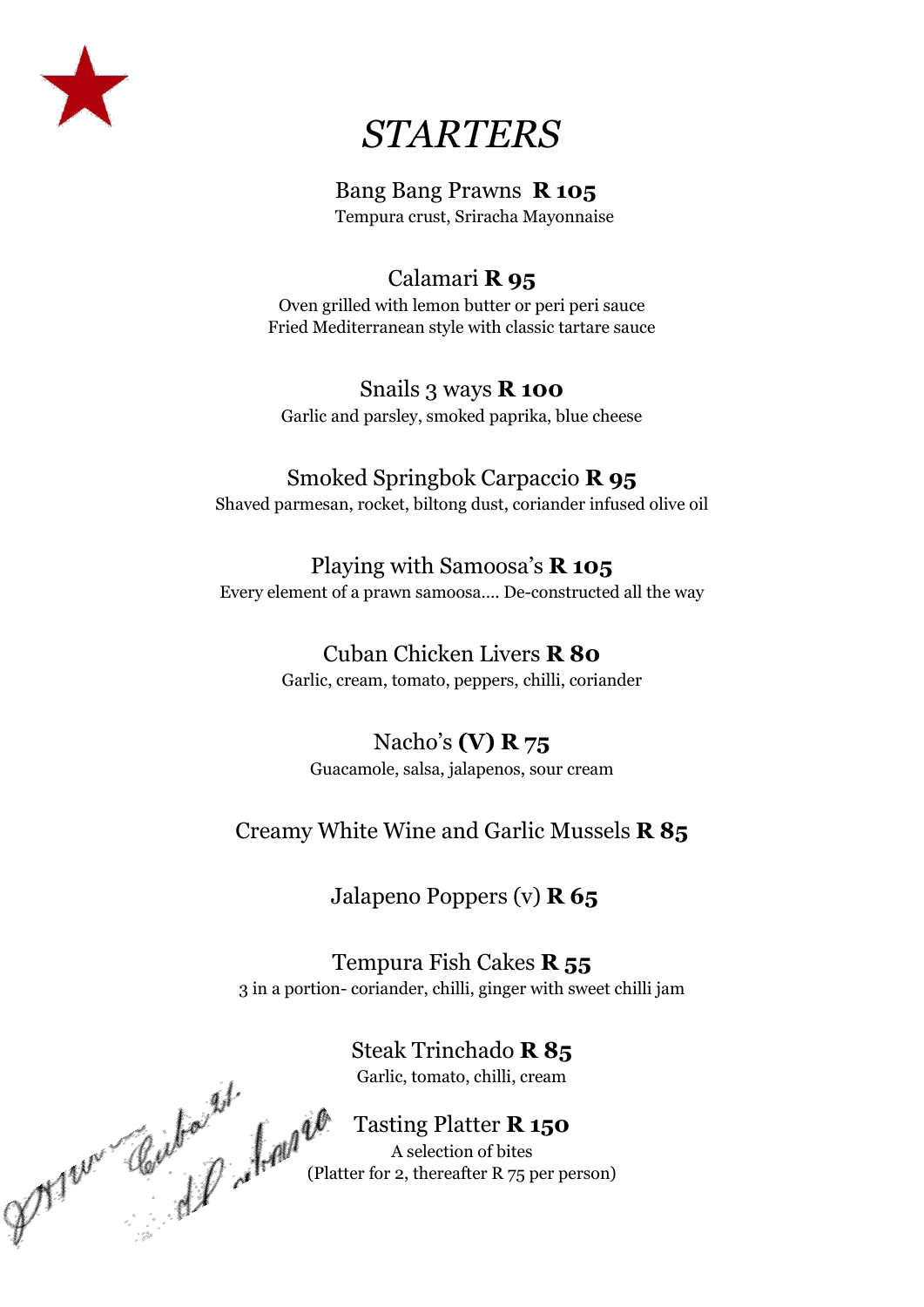

## *SALADS*

### Pear and Blue Cheese (v) **R 95** Candied pecans, cider and honey dressing

### Asian Prawn and Pineapple salad **R 95**

Noodles, cashews, sesame seeds, honey and soy dressing

### Castro Salad (v) **R 95**

Mixed greens, lentils, feta, cashews, sweet paprika vinaigrette

Caesar **R 80** Grana, egg, anchovies, avocado **ADD** grilled chicken **R 45 ADD** Bacon **R 25**

Avocado, Feta and Bacon **R 95** Rosa tomatoes, cucumber, mixed greens

Table Greek Salad **R 155**

Greek Salad **R 95**

# *VEGETARIAN*

Vegetable Stir Fry (v) **R 145** Noodles or Rice, cashews and a selection of veg

Vegetable Enchilada (v) **R 145** Mixed vegetables in a tortilla, baked with cheese and sofrito

Roasted peppers, mushrooms, chilli, sofrito cream & oregano

Pasta Havana (v) **R 145**<br>Roasted peppers, mushrooms, chilli, sofrito cre<br>Real peppers, mushrooms, chilli, sofrito cre<br>Real peppers, mushrooms, chilli, sofrito cre



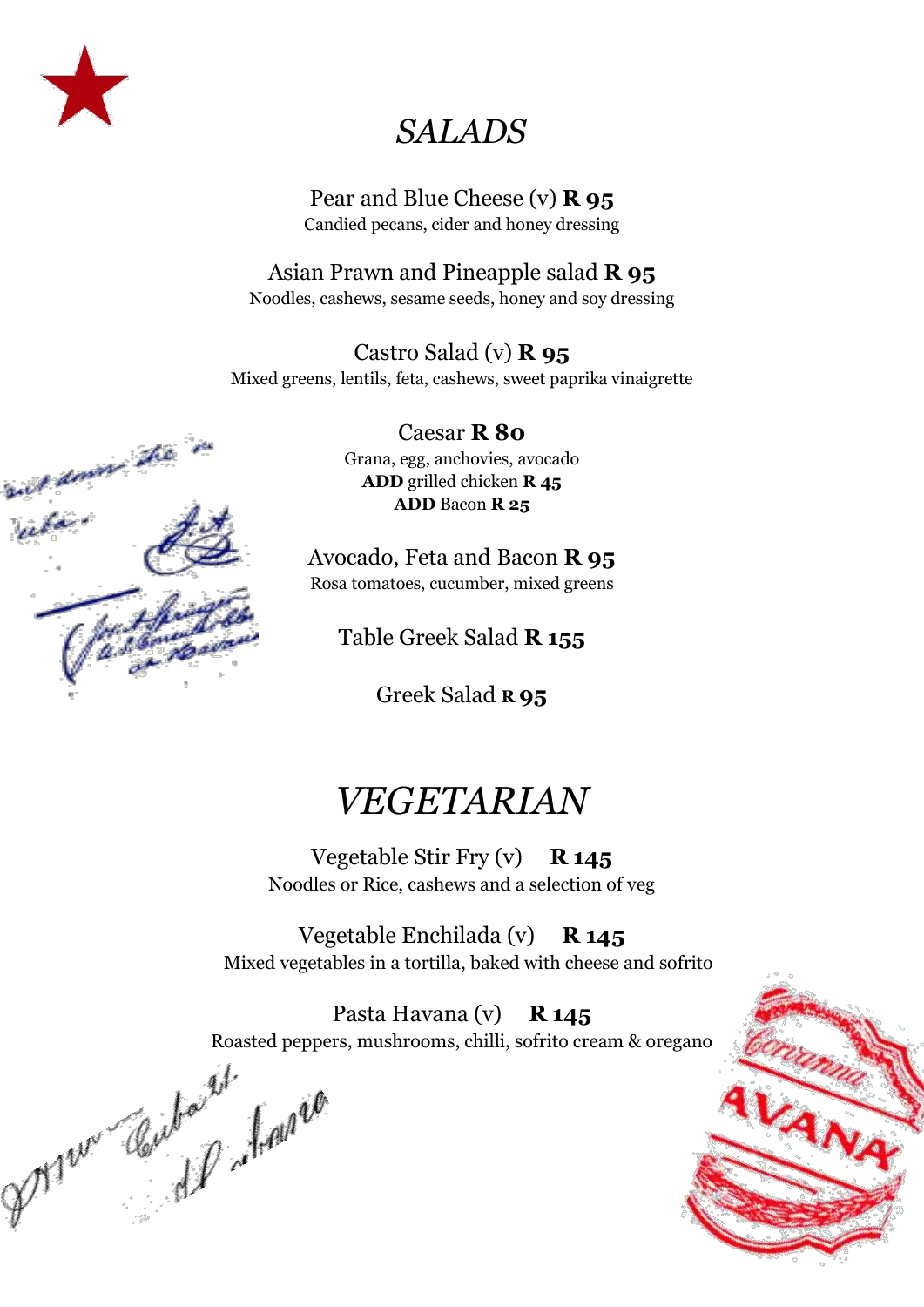

# Grill

All our beef is wet aged, with the exception of T-Bone and Fillet on the Bone which are dry aged.

Steaks are seasoned with Maldon salt, black pepper, thyme and mustard seeds. Grills are served with a choice of fries, baked potato, mash potato or basmati rice.

| <b>T BONE</b>       | 400g        | <b>R</b> 240     |
|---------------------|-------------|------------------|
|                     | <b>600g</b> | R 285            |
|                     |             |                  |
| <b>FILLET</b>       | <b>200g</b> | <b>R</b> 190     |
|                     | <b>300g</b> | <b>R</b> 240     |
|                     | 400g        | <b>R280</b>      |
|                     |             |                  |
| <b>RUMP</b>         | <b>200g</b> | R <sub>165</sub> |
|                     | <b>300g</b> | <b>R</b> 205     |
|                     | 400g        | <b>R</b> 250     |
|                     |             |                  |
| <b>SIRLOIN 200g</b> |             | R <sub>165</sub> |
|                     | <b>300g</b> | <b>R</b> 205     |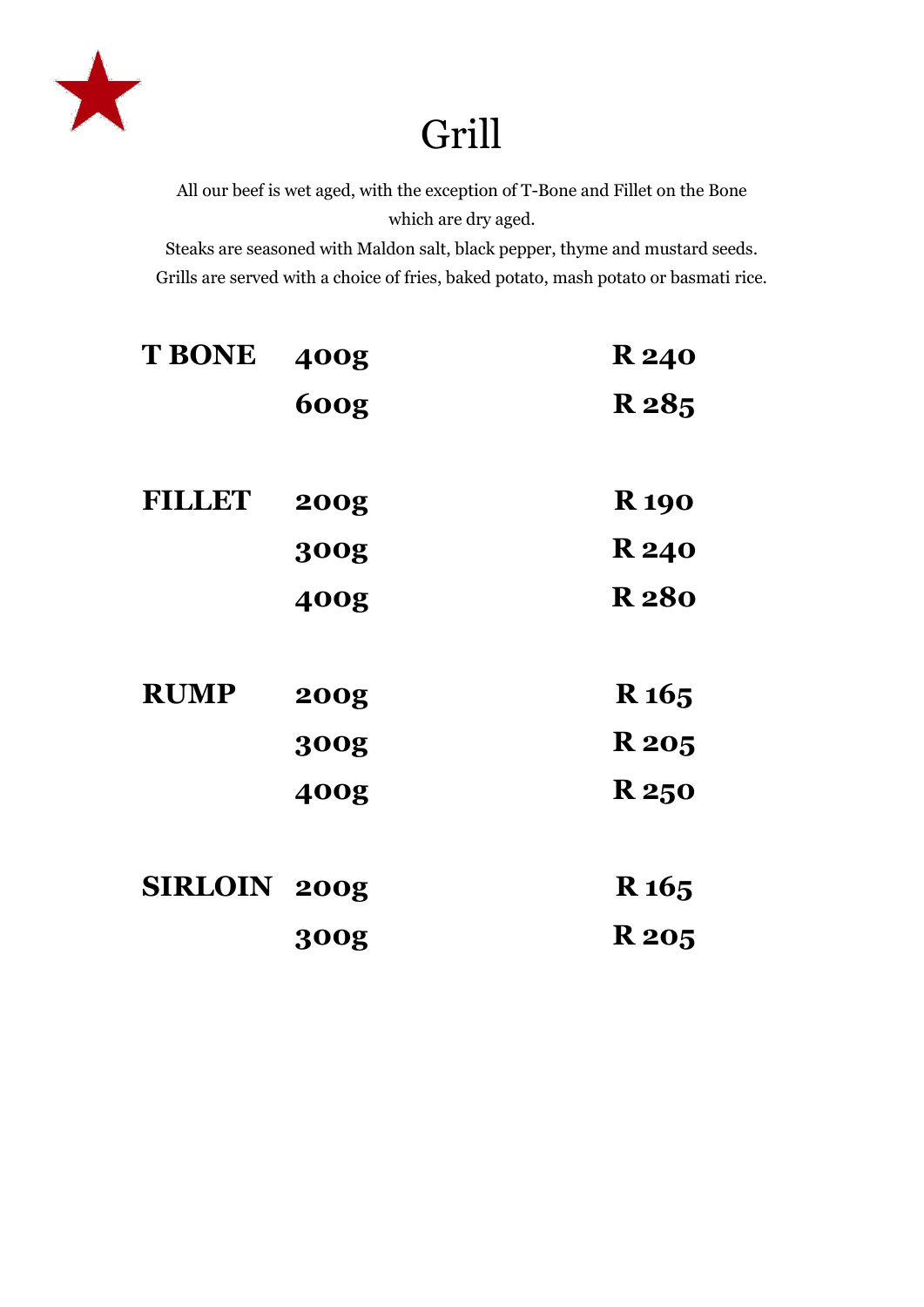

# *Specialities*

Fillet on the Bone 500g **R 295** Mash, baby spinach, red wine and onion jus

Jalapeno and Feta Stuffed Fillet **R 230** Bacon wrapped, tomato salsa, cheese sauce \*Best served medium to medium-rare

### Shisa Nyama Short Ribs Thin Cut 400g **R 180**

### Ostrich Fillet **R 210**

Black pepper mash, blueberry jus \*Best served medium to rare

### Venison **R 210**

Choice of starch, greens, red wine jus \*Best served medium rare

## Sauces R<sub>36</sub>

**Creamy Garlic**

#### **BBQ**

**Mushroom**

**Cheese**

**Pepper**

**Red wine and onion**

**Cheese and jalapeno**

**Peri Peri**

**Cheese and Biltong**

**Chimichurri**

## *TOPPINGS*

Grilled Prince Prawn(3) **R 55**

Crispy bacon and camembert **R 60**

Marrow, blue cheese butter and crispy onions **R 55**

Creamy garlic mussels **R 55**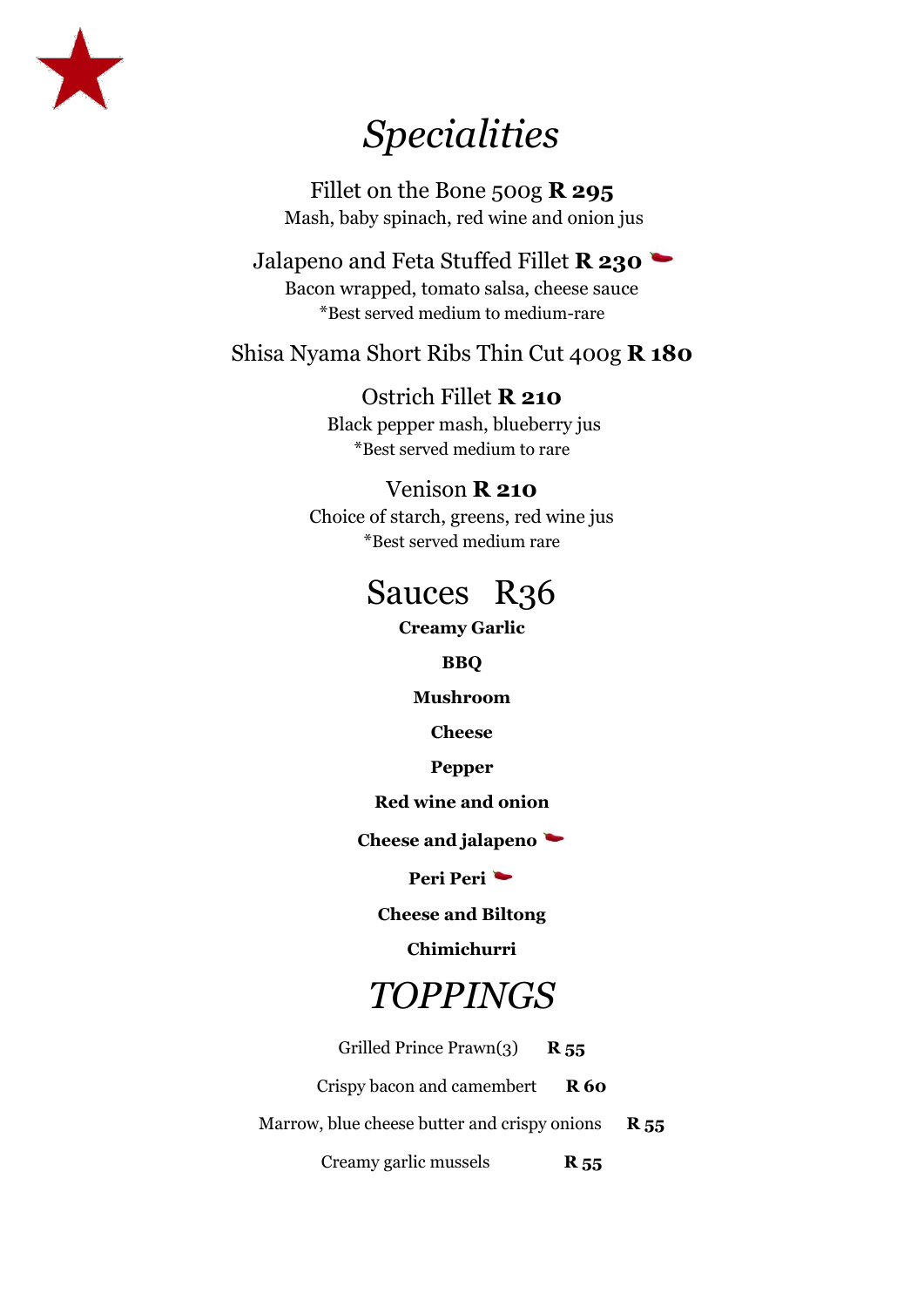

# *LAMB*

Grilled Lamb Chops 300g **R 195** Choice of sauce, Fries

Grilled Lamb Chops 400g **R 255** Choice of sauce, Fries

Slow Roasted Lamb Shank **R 295** mash, seasonal vegetables, rosemary jus

Lamb Stir Fry **R 185**

# *POULTRY*

Chicken and Prawn Curry **R 195** Basmati rice, curry condiments

Mozambican Chicken **R 190**  Whole baby chicken, peri peri sauce and fries

Tandoori Style Chicken **R 175**  Mushroom scented mash, minted cumin yogurt and salsa rosa

Chicken Che Guevara **R 195** Penne pasta, chicken pieces, pink prawns, Dijon mustard cream sauce

# *PORK*

Deboned Pork Ribs **R185** Sweet chilli basting, fries

Pork Belly **R 190** Mash, pickled red cabbage, apple sauce

and down the in sur domen.<br>Vaka ( fact fairfield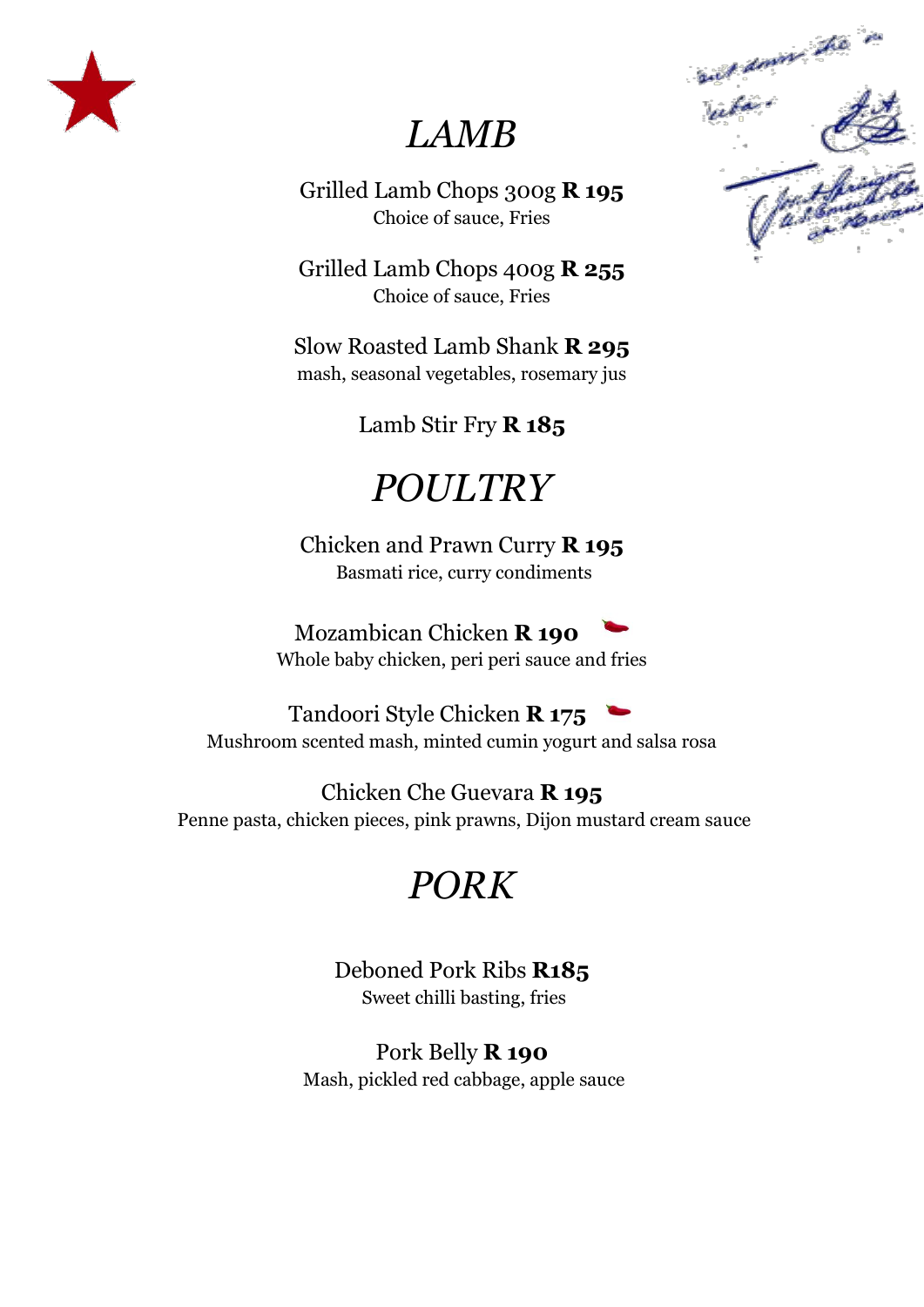

# *FISH AND SHELL FISH*

*(Our Line fish catch changes daily, ask your waiter for daily specials)*



Crayfish Tails **SQ**

Grilled Prawns **SQ**

Grilled Seafood Platter **SQ** For one SQ – for two SQ

Simply Grilled Line fish **R 195** Lemon butter, green beans, choice of starch

Seafood Curry **R 180** Mauritian style daube curry with basmati rice and Poppadum

Calamari **R 195** Lemon or peri peri served with savoury rice and green beans

> Calamari **R 195** Fried with tartare sauce and green side salad

> > Norwegian Salmon **R 250** Champ and dill cream sauce

Prawn Curry **R 215** Tomato based curry, basmati rice and curry condiments

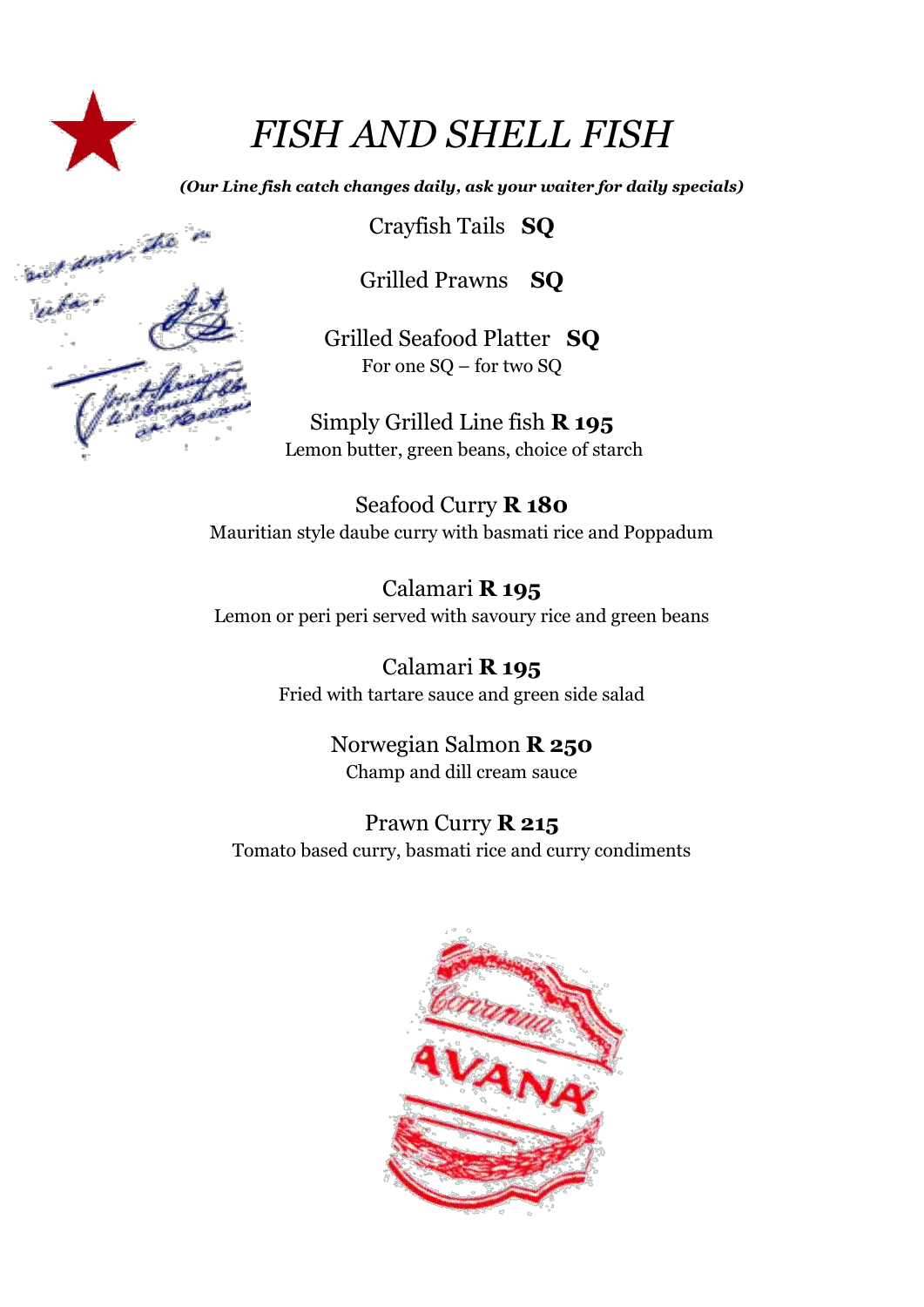

# *VEGETABLES AND SIDES*



Basmati rice **R 30**

Savoury rice **R 35**

Mashed potatoes **R 35**

Seasonal vegetables **R 45**

Cinnamon roasted butternut **R 35**

Salt baked potato **R 35**

Creamed spinach **R 35**

Crispy Onions **R 35**

Fries **R 35**

Sautéed garlic mushrooms **R 45**

Green salad **R 50**

Greek salad **R 70**

Caesar salad **R 45** Cos, croutons, grana, Caesar dressing

Wok Fried rice **R 40**

House cut potato wedges **R 35**